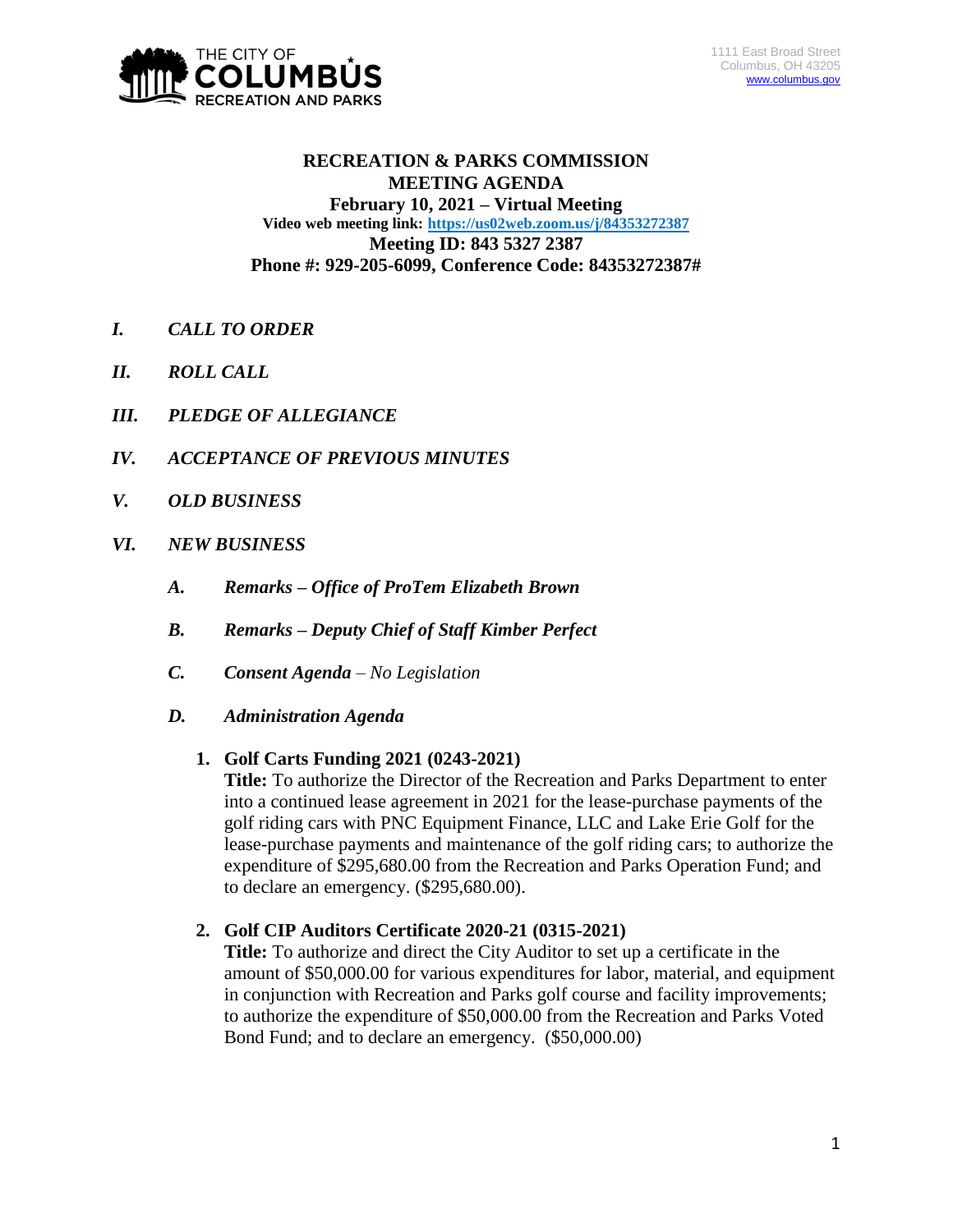

## **3. Bicentennial Park Fountain Repairs (Phase II) (0326-2021)**

**Title:** To authorize the Director of Recreation and Parks to enter into contract with OHM Advisors to provide professional engineering and construction administration services for the Bicentennial Park Fountain Repair (Phase II) project; to authorize an expenditure of \$189,000.00 from the Recreation and Parks Voted Bond Fund; and to declare an emergency. (\$189,000.00)

Proposals were advertised through Vendor Services, in accordance with City Code Section 329, on December 11, 2020 and received by the Recreation and Parks Department on December 22, 2020. Proposals were received from the following companies:

| <b>Company</b> | <b>Status</b> | Amount |
|----------------|---------------|--------|
| <b>OHM</b>     | MAJ           | N/A    |
| <b>EDG</b>     | MAJ           | N/A    |
| Resource Intl  | <b>MBE</b>    | N/A    |
| Prime AE       | MBE.          | N/A    |

\*Note, design contracts are quality based selections and not based on price. Costs were not requested nor where they part of this evaluation.

In accordance with City Code, a selection team evaluated the proposals and recommended OHM Advisors be selected to perform the work. The firm was chosen based on their referenced projects, experience, qualifications, availability, timeline, and project approach. OHM was also the only firm who replied to our request for proposals.

#### **4. Ulry Warner Park Construction Plans (0327-2021)**

**Title:** To authorize the Director of the Recreation and Parks Department to modify a contract with, EDGE Group, Inc. to provide professional services associated with the final design plans and bidding documents for the Ulry Warner Park; to authorize an expenditure of \$454,533.00 from the Recreation and Parks Voted Bond Fund to be reimbursed to the Department from the Rocky Fork/Blacklick Tax Increment Fund; and to declare an emergency. (\$454,533.00)

Proposals were advertised through Vendor Services, in accordance with City Code Section 329, on January 21, 2020 and received by the Recreation and Parks Department on February 11, 2020. Proposals were received from the following companies:

| Company                        | <b>Status</b> | Amount |
|--------------------------------|---------------|--------|
| The Mannik & Smith Group, Inc. | MAJ           | N/A    |
| MKSK, Inc.                     | MAJ           | N/A    |
| JMT, Inc.                      | MAJ           | N/A    |
| Edge Group, Inc.               | MAJ           | N/A    |
| EDG, Inc.                      | MAJ           | N/A    |

\*Note, design contracts are quality based selections and not based on price. Costs were not requested nor where they part of this evaluation.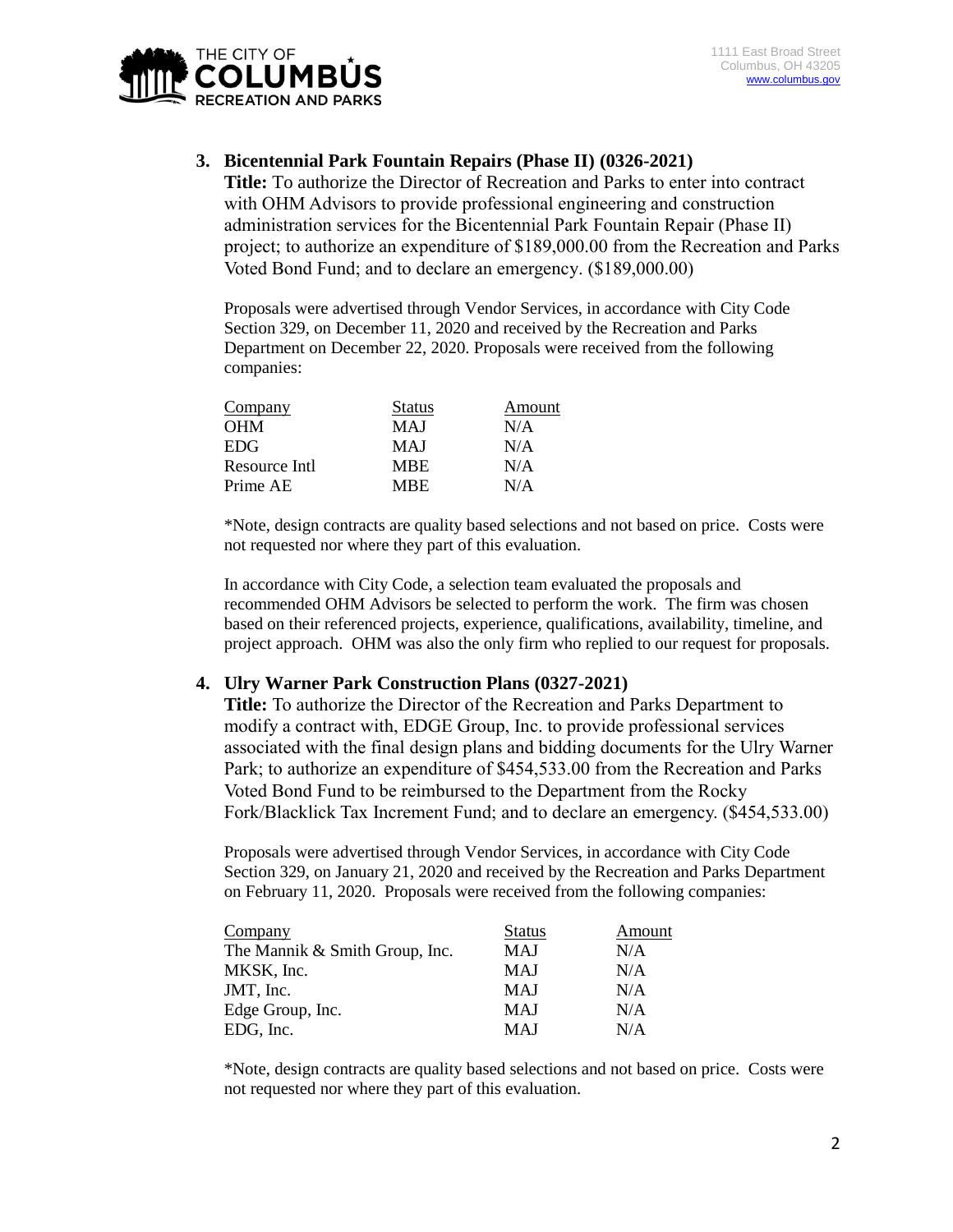

In accordance with City Code, a selection team evaluated the proposals and recommended EDGE Group, Inc. be selected to perform the work. The firm was chosen based on their referenced projects, experience, qualifications, availability, timeline, and project approach.

MBE Participation in this contract = 8% (DHDC, True Inspection Services, Mad Scientist)

# **5. Riggins Run, DC LLC Development - PDO and Easement (0328-2021)**

**Title:** To authorize the Director of the Recreation and Parks Department to accept three (3) parkland parcels, as well as ingress/egress access easements and issue one (1) temporary construction easement and the same area, permanent easement for the developments storm water pond for the overall development of the Riggins Run, by DC Building Company, LLC. The transfer of the deeds and easements will occur once the Recreation and Parks Commission and City Council pass an ordinance to except the parcels and easement and the issuance of the temporary and permanent easement will occur after the acceptance of the deeds.

## **6. COTF Big Walnut Trail - Winchester Pike to Helsel Park (0329-2021)**

**Title:** To authorize the Director of the Recreation and Parks Department to enter a grant application to the Ohio Department of Natural Resources (ODNR) Clean Ohio Trails Fund which will be used to build the Big Walnut Trail—Winchester Pike to Helsel Park; and to declare an emergency.

## **7. Clean Ohio Conservation Grant Fund Application (0330-2021)**

**Title:** To authorize the Director of the Recreation and Parks Department to apply for grant funding to acquire three properties for preservation of the city's natural resources. The Clean Ohio Conservation Fund is accepting applications for funding to preserve natural areas and greenway corridors. If awarded funding, a separate piece of legislation will be submitted to enter into a grant agreement and allocate the local match funds.

# **8. Tuttle Skatepark (0331-2021)**

**Title:** To authorize the Director of the Recreation and Parks to enter into contract with California Skateparks to provide engineering and construction services for the Tuttle Skatepark project; to authorize an expenditure of \$550,000.00 from the Recreation and Parks Voted Bond Fund; and to declare an emergency. (\$550,000.00)

Proposals were advertised through Vendor Services, in accordance with City Code Section 329, on October  $29<sup>th</sup>$ , 2020 and received by the Recreation and Parks Department on November  $30<sup>th</sup>$ , 2020. Proposals were received from the following companies:

| Company Name                        | <b>Status</b> | Amount* |
|-------------------------------------|---------------|---------|
| California Skateparks (Upland, CA)  | MAJ           | N/A     |
| Evergreen Skateparks (Portland, OR) | MAJ           | N/A     |
| Hunger Skateparks (Bloomington, IN) | MAJ           | N/A     |
| Grindline Skateparks (Seattle, WA)  | MAJ           | N/A     |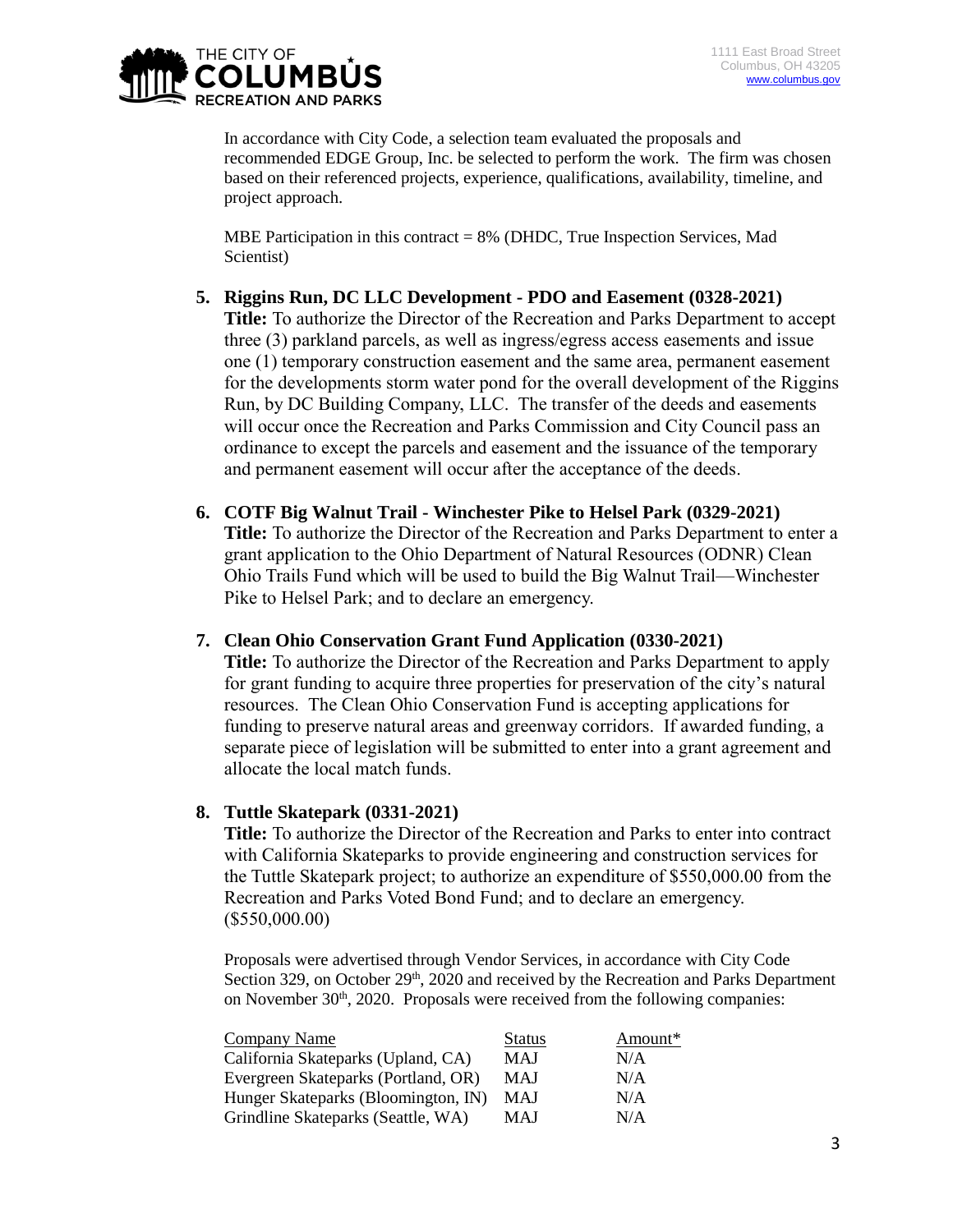

Spohn Ranch (Los Angeles, CA) MAJ N/A

\*Note, design contracts are quality based selections and not based on price. Costs were established at \$550,000 and the selected firm was deemed to be the most qualified.

In accordance with City Code, a selection team evaluated the proposals and recommended California Skateparks to be selected to perform the work. The firm was chosen based on their referenced projects, experience, qualifications, availability, timeline, and project approach.

## *E. Recreation & Program Services Agenda*

## **9. Linden – Ohio Health Mobile Health Unit (Commission Only)**

**Title:** To authorize and direct the Director of Recreation and Parks to enter into a two year license agreement with Ohio Health for the use of a Mobile Health unit at Linden Community Center. This will be a two year license agreement at no direct cost or revenue as an in-kind relationship. Ohio Health will operate their mobile unit, commonly referred to *Wellness on Wheels Primary Care* to provide a comprehensive set of primary healthcare services to the underserved neighborhood.

## *F. Parks Operations & Maintenance Agenda – No Legislation*

## *G. Youth & Family Development Agenda*

## **10. 2021 Summer Food Service Program (0323-2021)**

**Title:** To authorize and direct the Director of Recreation and Parks to accept a grant from the Ohio Department of Education in the amount of \$2,500,000.00 for the 2021 Summer Food Program; to authorize the appropriation of \$2,500,000.00 to the Recreation and Parks Grant Fund 2283; to enter into an agreement with Columbus City Schools in the amount of \$2,300,000.00 for the preparation and delivery of meals for the Summer Food Program; and to authorize the expenditure of \$2,300,000.00 from the Recreation and Parks Grant Fund 2283. (\$2,300,000.00)

## **11. Community for New Direction - 2021 NVI Contract (0324-2021)**

**Title:** To authorize the Director of Recreation and Parks to enter into contract with Community for New Direction for services related to the implementation of the 2021 Neighborhood Violence Intervention Program; to authorize the expenditure of \$329,500.00 from the Recreation and Parks Operating Fund 2285; to waive the competitive bidding provisions of the Columbus City Code; and to declare an emergency. (\$329,500.00)

#### **12. Columbus Urban League - 2021 NVI Contract (0325-2021)**

**Title:** To authorize the Director of Recreation and Parks to enter into contract with Columbus Urban League for services related to the implementation of the